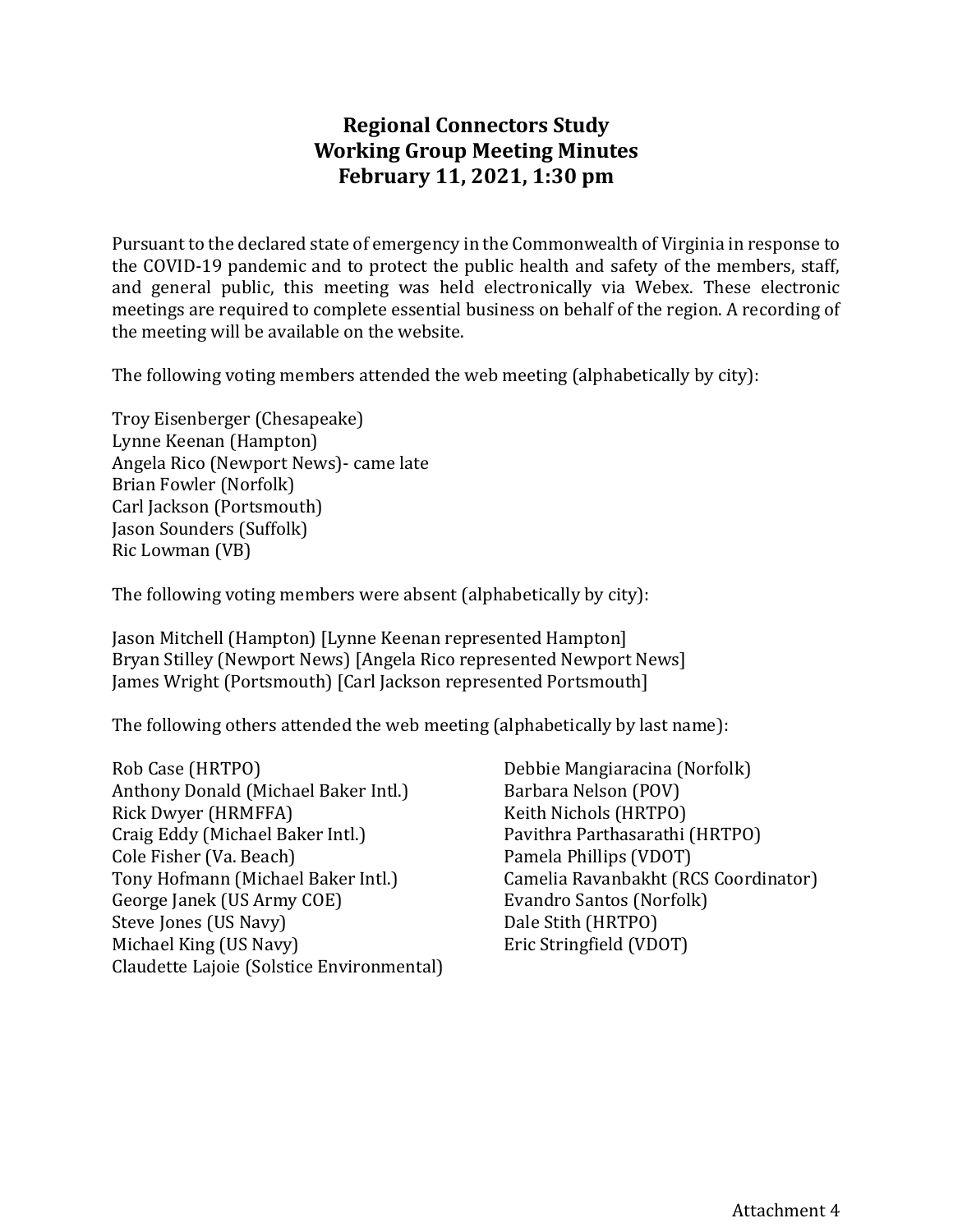## **1. Call to Order**

Chair Bryan Stilley (Newport News) being absent, Troy Eisenberger (Chesapeake) called the meeting to order at 1:33pm, and read a COVID-19 notice. Pavithra Parthasarathi (HRTPO) read meeting rules.

### **2. Welcome and Introductions**

Camelia Ravanbakht (RCS Coordinator) called the roll.

#### **3. Public Comment Period**

There were no public comments.

#### **4. Minutes**

The Working Group approved the minutes of the January 14, 2021 Working Group meeting.

#### **5. RCS: Phase 3, Task 2- Development of Preliminary Alternatives**

Craig Eddy (MBI) presented slides discussing:

- June 29, 2016 letter from Army Corps of Engineers regarding the Hampton Roads Crossing Study (HRCS) highway segments
- Sept. 19, 2016 letter from Navy regarding the HRCS highway segments
- Map showing the RCS segments
	- o Craig said that—given the proposed Portsmouth landfill expansion—the southern portion of the VA 164 Connector is not feasible.
- Raw 2045 model volumes (for 17 key segments) for three alternatives:
	- Alt. 2: I-664 and VA 164
	- Alt. 3: I-664 and VA 164 plus I-664 Connector and I- 564 Connector

Alt. 5: I-664 and VA 164 plus I-564 Connector and VA 164 Connector

Tony Hofmann (MBI) noted that the Hampton Roads Express Lane Network (HRELN) has not been fully represented in the "2045 Baseline" network.

The group noted several concerns:

- "Crossing Total" volumes show an illogical drop between "2045 Baseline" (302,243 vpd) and "2045 Unconstrained Alternative 2" (288,083 vpd).
- MMBT volumes showing a large drop between "2045 Unconstrained Alternative 2" (45,966 vpd) and "2045 Constrained Alternative 2" (66,446 vpd) implies that the Alternative 2 project may not have been given enough capacity.
- Likewise, I-564 and VA 164 Connector volumes showing a large drop between "2045" Unconstrained Alternative 5" (63,395 vpd) and "2045 Constrained Alternative 5" (12,735 vpd) implies that the Alternative 5 project may not have been given enough capacity.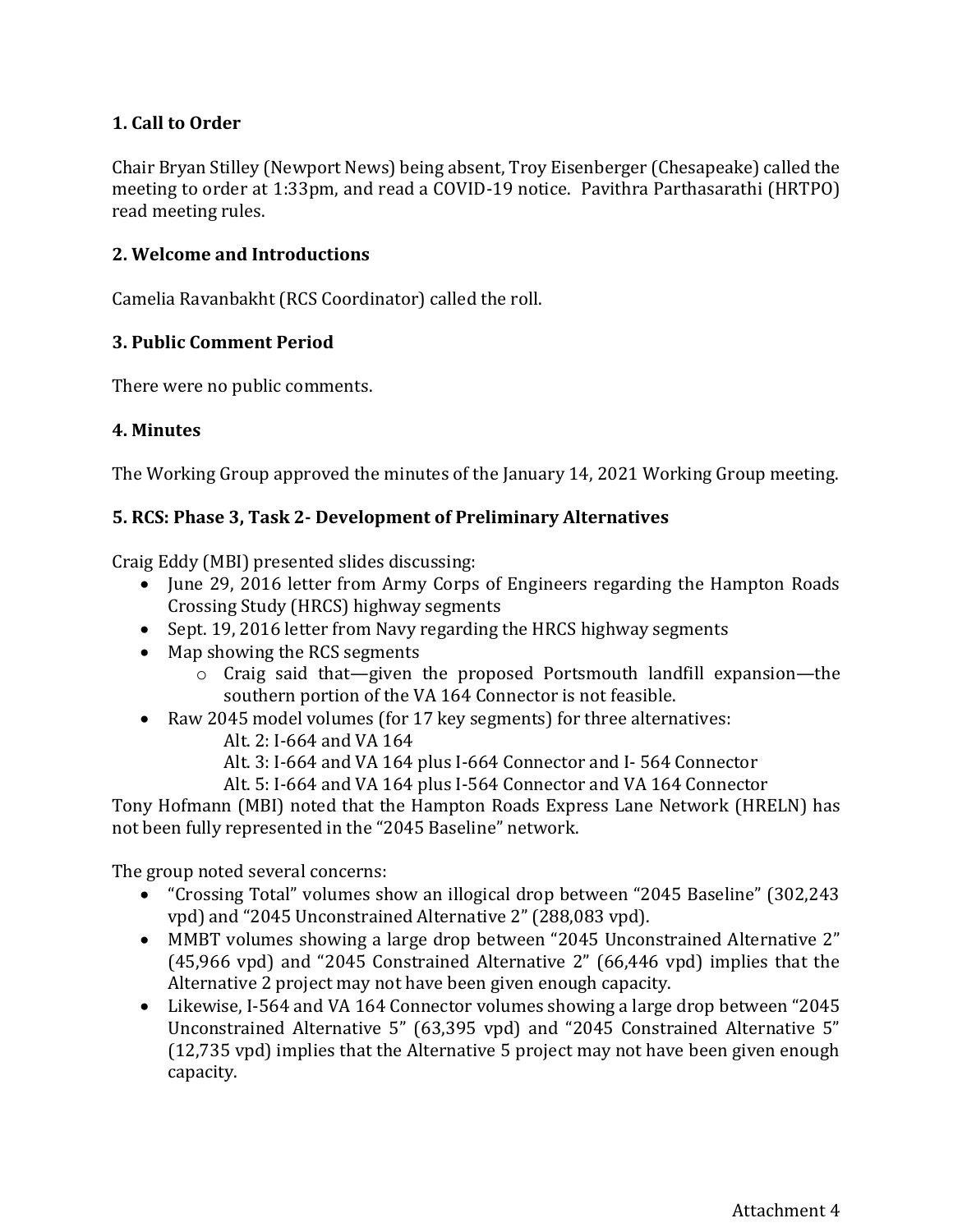Mr. Eddy started a group discussion of segment feasibility. Ms. Ravanbakht (RCS Coordinator) said that improvement of I-664 is a prerequisite to building I-664 Connector + I-564 Connector. She asked the group to consider the northern portion of the VA 164 Connector (without the southern portion).

Mr. Eddy suggested that Alt. 5 be eliminated, and proposed Alt's 6 and 7:

- Alt. 6: Adding northern port access to Alt. 3
- Alt. 7: A modification of Alt. 3- Instead of the straight east-west connection, an Sshaped east-west connection that serves CIMT.

Mr. Eddy said that Alt. 7 could only be built after the Corps stopped using CIDMMA (planned for 2050, according to George Janek).

Carl Jackson moved (and Brian Fowler seconded) to:

- Drop Alt. 5
- Add Alt's 6 and 7

The motion passed.

George Janek said that the I-664 Connector + I-564 Connector would not have to wait for termination of CIDMMA, but there still may be some operational conflicts to work through.

Barb Nelson (POV) said that Alt's 6 and 7 meet the needs of the Port. She said the Port will continue to move forward with a non-freeway access from CIMT to VA 164.

### **6. For Your Information**

The following information was attached to the agenda:

- A) RCS Diary of Key Decision Points
- B) Revised Schedule for Phase 3

Craig Eddy (MBI) presented slides with a list of tasks over the next 6 months, and a grid showing the Phase 3 Schedule.

### **7. Scheduled Working Group Meetings**

- Mar. 11, 2021- 1:30pm
- Apr. 8, 2021- 1:30pm
- May 13, 2021- 1:30pm
- June 10, 2021- 1:30pm
- July 8, 2021- 1:30pm
- August 12, 2021- 1:30pm